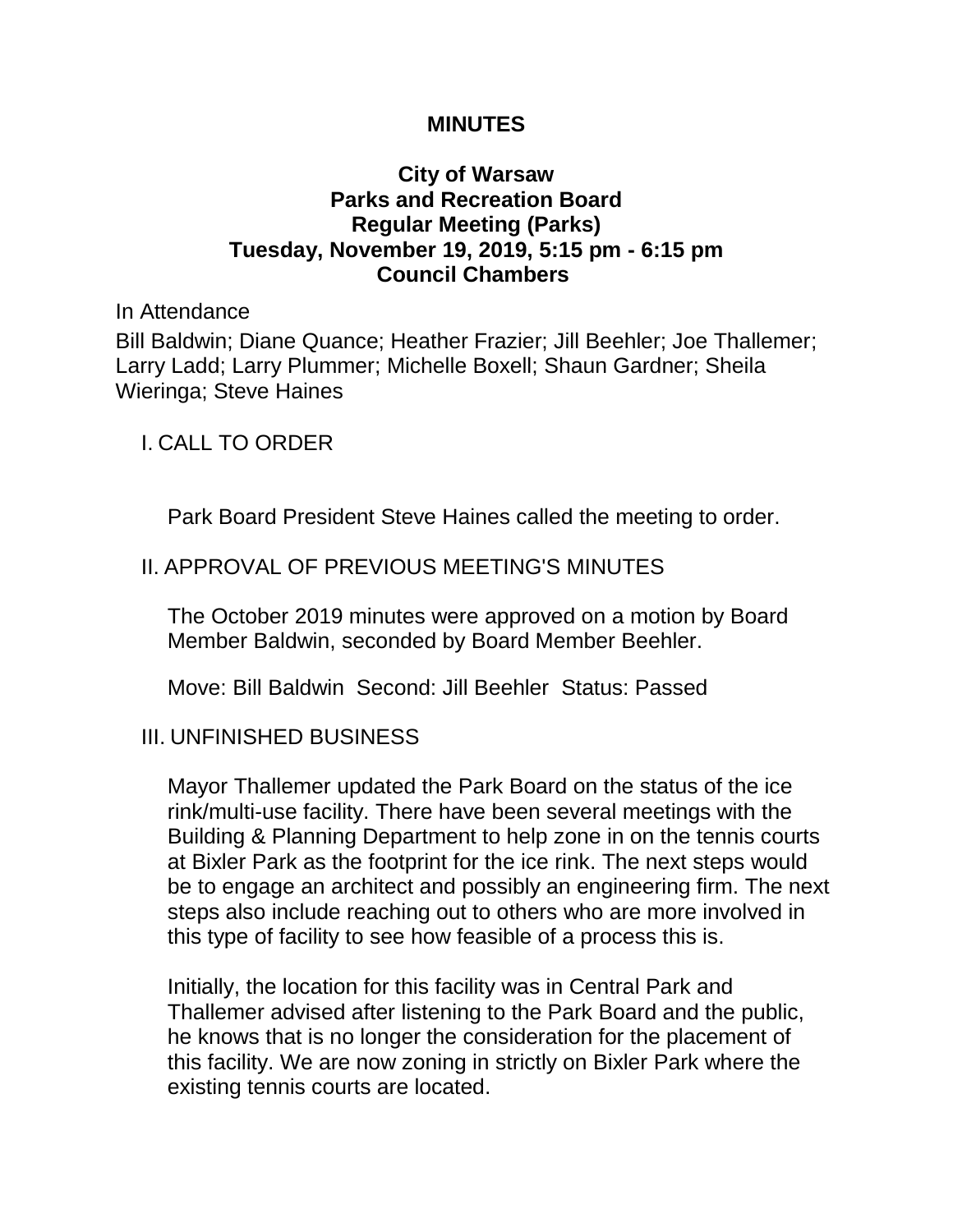Park Board President Steve Haines advised one of the major concerns for this facility is the overall cost for maintenance, outside the initial build of the facility. Haines stated we had a very difficult time finding summer staff and is cautious with the fact that trend could follow suit for the winter months as well.

Superintendent Plummer informed Thallemer, he had asked both Park Board President Haines and Park Board Vice President Ladd to attend further meetings about the ice rink facility for Park Board presence.

Thallemer stated he plans to update the Park Board monthly on the progress of the ice rink facility.

### 1. *Amphitheater Progress/Fees*

Superintendent Plummer informed the Park Board the Lucerne Park Amphitheater construction is now complete based off the original drawing. Park Department maintenace staff has added in ornamental lighting, additional electric work and concrete work for a total cost of almost \$211,000. The amphitheater can now hold roughly 288 people.

Plummer asked the Park Board to establish a rental fee for the updated facility.

A motion to establish a new rental fee for both the Lucerne Park Amphitheater and Central Park Plaza of \$225, no damage deposit, adding additional verbage into the lease agreement regarding damages and additional charges for said damages was approved by Board Member Ladd, seconded by none.

A motion to establish a new rental fee for both the Lucerne Park Amphitheater and Central Park Plaza of \$200, no damage deposit, adding additional verbage into the lease agreement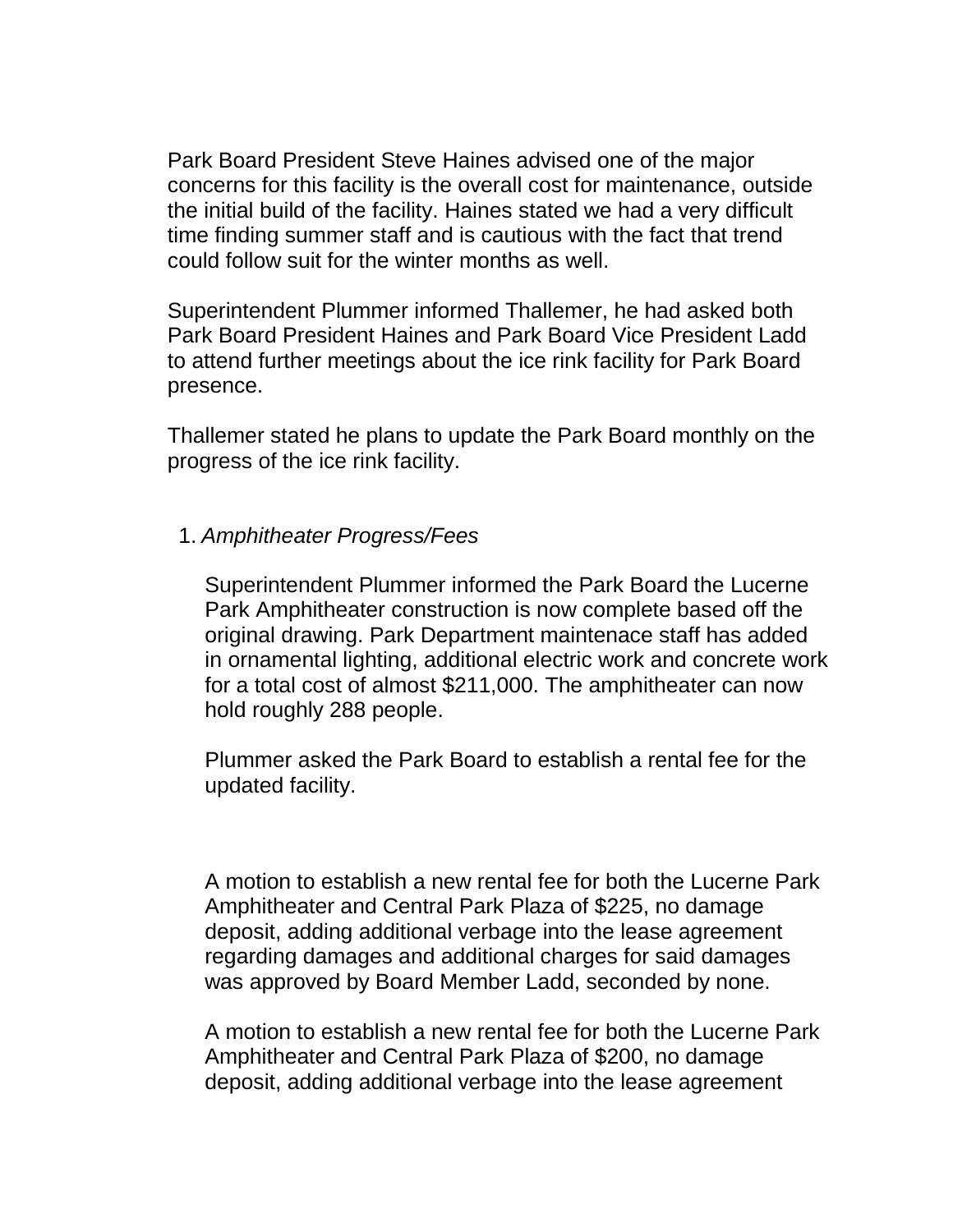regarding damages and additional charges for said damages was approved by Board Member Ladd, seconded by none.

A motion to establish a new rental fee for both the Lucerne Park Amphitheater and Central Park Plaza of \$175, no damage deposit, adding additional verbage into the lease agreement regarding damages and additional charges for said damages was approved by Board Member Boxell, seconded by Board Member Baldwin.

Vote was 3 to 2, with Board Members Boxell, Baldwin, and Beehler in favor and Board Members Haines and Ladd opposed.

Move: Michelle Boxell Second: Bill Baldwin Status: Passed

#### IV. NEW BUSINESS

1. *Review of Fees for Facilities*

Park Board President Haines reviewed each fee for our rental facilities. Park Board members did not ask for any increases or decreases in rental rates/fees.

2. *Maintenance Report*

Maintenance Director Gardner informed Park Board Members about several updates to the Firemen's Building including: new flooring, appliances, tables & chairs, and countertops. Lucerne Cabin # 2 is now ADA compliant with a handicapped accessible ramp. We now have two cabins at Lucerene Park, cabins 2 & 3, have ramps. Plans are in the future to make all cabins handicapped accessible.

Christmas lights in Central Park should be finished this Friday, which will give us ample time to test the lights in preparation for Light Up the Night on December 6, 2019. We have 2 new pixel trees. We have over 200,000 lights in Central Park. Young Tigers will continue to run the concession stand on Friday,